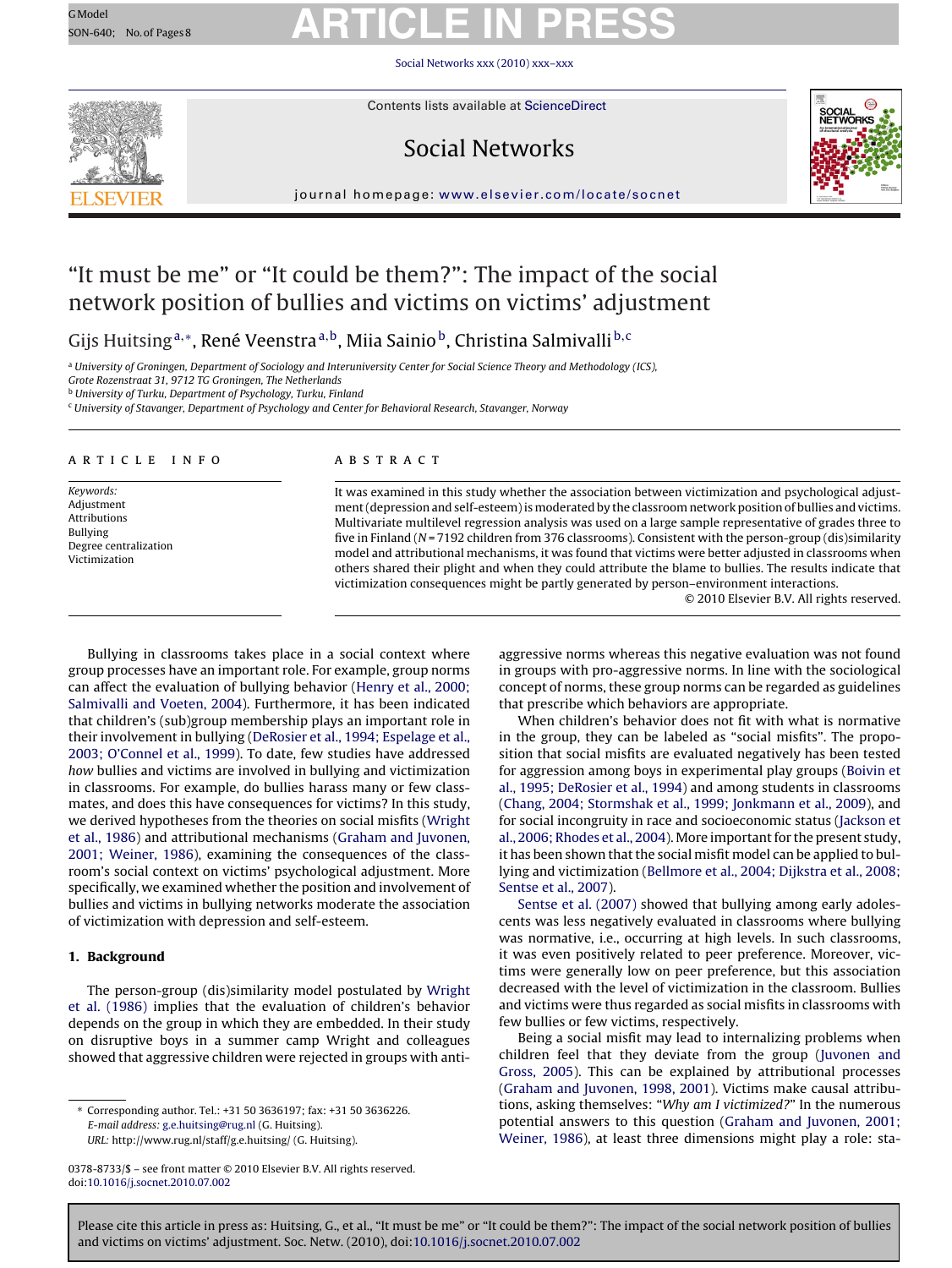2 G. Huitsing et al. / Social Networks *xxx (2010) xxx–xxx*

bility (whether the cause of victimization is stable or varying over time), controllability (whether the cause of victimization can be changed by the victim), and locus (whether the cause of victimization is internal or external to the victim). These dimensions are thought to be related to victims' psychological adjustment [\(Weiner,](#page-7-0) [1986\).](#page-7-0) The locus is of special interest for the present study: themore victims believe the cause of victimization to be internal (blaming themselves for victimization), the more they are expected to be psychologically maladjusted ([Bellmore et al., 2004; Graham et al.,](#page-6-0) [2009\).](#page-6-0) On the contrary, perceiving the causes of victimization as external might temper its negative influences on victims' psychological adjustment.

#### **2. The present study**

In this study we examined the social misfit model for victimization combined with the theory of attributional processes.We tested the moderating effects of the social structure of bullying and victimization networks on the association of victimization with two psychological adjustment variables related to peer victimization: depression and self-esteem ([Arseneault et al., 2009; Hawker and](#page-6-0) [Boulton, 2000; Salmivalli et al., 1999\).](#page-6-0) We expected that victimized children whose situation deviated from the classroom norm (social misfits) would react to their deviating position through psychological maladjustment in the form of depressive symptoms and lower self-esteem. The social misfit position was construed from a social network perspective, by investigating the network position of bullies and victims in the classroom. We considered the classroom an important social context because our data were collected in Finnish elementary classrooms, where children normally have the same classmates for at least the first 6 years of their basic education. This peer group is essential and salient for children, and probably highly significant for their adjustment.

To assess the structure of bullying and victimization networks, we used classroom measures of centralization. The concept of centralization is long-standing and well known in social network analysis (e.g., [Freeman, 1979; Wasserman and Faust, 1994\).](#page-7-0) In this study, we used it to refer to degree centralization, which is regarded as the prominence or importance of actors in the network. On the individual level, actors who are (degree) central have many ties, and are thus visible/salient to the other actors in the network. On the group level, classroom centralization is considered to indicate how differentiated actors are in their network positions. The higher the centralization of the classroom, the more likely it is that only a few actors are central. Such central social network structures of classrooms have been found to be typical of bullying and victimization networks [\(Vermande et al., 2000\).](#page-7-0) When classrooms have a high centralization of victimization, it means that some students are victimized but the majority are not. Such victims are prominent and visible; therefore, we label them at the individual level as specific victims. A high classroom centralization of bullying, in turn, indicates that some students bully (many) classmates whereas the majority of the students do not bully. In such heterogeneous classrooms with high centralization of bullying, students who bully can be typified at the individual level as specific bullies.

We expected victimization to be related to psychological maladjustment (Hypothesis 1), as has been found in previous studies. Furthermore, consistent with the person-group (dis)similarity model, we expected that victims would be better adjusted in classrooms with high levels of victimization and bullying (Hypotheses 2a and 2b, respectively). When local norms favor disruptive and abusive behaviors, victims deviate less from what is normative in the classroom. In addition, we expected that the network position of victims and their bullies would further influence victims' adjustment. More specifically, we investigated the dispersal of bullying

and victimization in classrooms by examining the centralization of victimization and bullying in the classroom.

We first examined the effect of the presence of other victims in the classroom [\(Nishina and Juvonen, 2005\).](#page-7-0) With few other victims, it is difficult to perceive victimization as a common event ("happens also to others"). When victimization is a unique plight, victims are more likely to attribute the blame for victimization to the self: "It must be me".We addressed this by investigating whether the classroom centralization of victimization moderated the association between victimization and psychological adjustment. We expected that victims in classrooms with high centralization of victimization would be more psychologically maladjusted (Hypothesis 3).

Next, we examined whether the negative consequence of victimization on psychological adjustment was tempered in classrooms with highly specific bullies, as this might lead to more external attributions by victims. We addressed this by investigating whether the classroom centralization of bullying moderated the association between victimization and psychological adjustment. In classrooms with high centralization of bullying, bullies are specific and nominated as tormentors by many classmates. Victims can make (and share with other victims) the external attribution: "It could be them". Thus, we hypothesized that being victimized in classrooms with high centralization of bullying would lead to less psychological maladjustment (Hypothesis 4).

#### **3. Method**

#### 3.1. Participants

This study was part of a larger project aimed at evaluating the effectiveness of the KiVa bullying intervention program developed at the University of Turku, Finland. The data used in the present study are the pre-test data from the first phase of evaluation, collected in May 2007. Schools participating in this first phase  $(N = 78)$  represent all five provinces in mainland Finland, involving 429 classrooms and a total of 8248 students in grades 3–5 (in May, at the end of the school year, mean ages are 10–12). To recruit children from this target sample, guardians were sent information letters including a consent form. A total of 7564 students (91.7% of the target sample) received active consent to participate, and 7312 students (88.7% of the target sample) from 408 classrooms in 77 schools responded to the questionnaire. Of the respondents, 50.3% were girls and most students were native Finns (i.e., Caucasian), the proportion of immigrants being 2.4%. Sociometric peer nominations were presented only in classrooms with at least seven students; therefore, all classes below this limit were excluded from this study. Missing data at the individual scale level for children who actively participated in the study were handled using imputation with the MICE method of multivariate imputation [\(Royston, 2004\).](#page-7-0) The portion of missing data was less than 11% for all variables. Missing sociometric nominations were not imputed but regarded as absent, and classroom network scores were calculated using the information obtained from children who participated in the study. As a result of the imputations, we were able to use the data of 7192 primary school children from 376 classrooms in 77 schools.

#### 3.2. Procedure

Students filled out Internet-based questionnaires in the schools' computer labs during regular school hours. The process was administered by the teachers, who were supplied with detailed instructions concerning the procedure about 2 weeks prior to the data collection. In addition, the teachers had the possibility of getting support through phone or e-mail prior to and during the data collection. The teachers received individual passwords for all the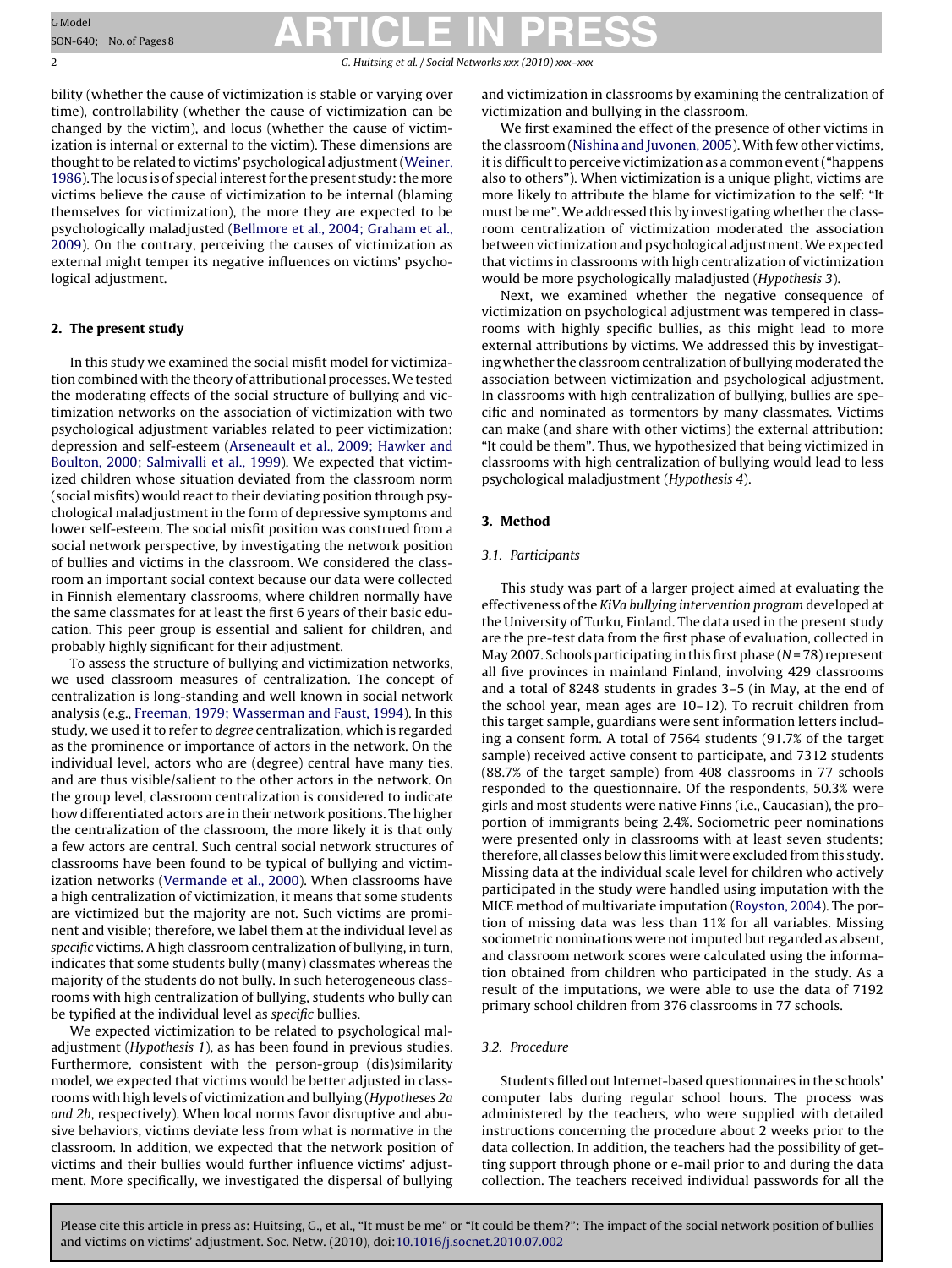### GModel ROACE IN PRESS

#### G. Huitsing et al. / Social Networks *xxx (2010) xxx–xxx* 3

students who had obtained parental permission to participate in the study. They distributed the passwords to the students, who used them to log in to the questionnaire. The order of questions, individual items, and scales used in this study were randomized so that the order of presentation of the questions would not have any systematic effect on the results. The students were assured that their answers would remain strictly confidential and not be revealed to teachers or parents.

The term bullying was defined to the students in the way formulated in Olweus' Bully/Victim questionnaire ([Olweus, 1996\).](#page-7-0) Several examples covering different forms of bullying were given, followed by an explanation emphasizing the intentional and repetitive nature of bullying and the power imbalance: "We call it bullying when it happens repeatedly, and it is difficult for victimized students to defend themselves. We also call it bullying when students are teased in a mean and hurtful way. But we do not call it bullying when the teasing is done in a friendly and playful way. It is also not bullying when two students of about equal strength or power argue or fight". Teachers read the definition out loud while the students could read the same definition from their computer screens. Additionally, to remind the students of the meaning of the term bullying, a shortened version of the definition appeared on the upper part of the computer screen when they responded to any bullying-related question.

#### 3.3. Dependent variables: self-reported psychological adjustment

#### 3.3.1. Depression

We used a 7-item scale, derived from the Beck Depression Inventory ([Beck et al., 1961\),](#page-6-0) to measure children's depression. Participants responded on a 5-point Likert-type scale to items such as "how do you feel your life has been going?"  $(0 = happily,$ 4 = unhappily) and "how do you see your future?" (0 = optimistically, 4 = desperately). The scores for the 7 items formed a reliable scale and were averaged (Cronbach's  $\alpha$  = 0.86).

#### 3.3.2. Self-esteem

We used a 10-item scale to measure children's self-esteem. Items were derived from the Rosenberg self-esteem scale ([Rosenberg, 1965\),](#page-7-0) slightly adapted in that children were instructed to "report the way you feel about yourself when around peers", following [Harter et al. \(1998;](#page-7-0) see also [Salmivalli and Isaacs, 2005;](#page-7-0) [Salmivalli et al., 2005\).](#page-7-0) Participants responded on a 5-point Likerttype (0 = not true at all,  $4$  = exactly true) scale to items such as "I feel that I have a number of good qualities" and "I feel that I am a person of worth, at least on an equal plane with others". The scores for the 10 items formed a reliable scale and were averaged (Cronbach's  $\alpha$  = 0.81).

#### 3.4. Independent variables describing individuals

#### 3.4.1. Victimization

Self-reported victimization was measured using the [Olweus](#page-7-0) [\(1996\)](#page-7-0) Bully/Victim questionnaire. Children were presented with one global item ("How often have you been bullied at school during the past couple of months?") and 10 specific items concerning several forms of bullying. For the present study, we used the global item and 6 specific items concerning physical, verbal (2 items), relational (2 items), and material (i.e., taking or breaking others' property) victimization. We did not use items on racist, sexual, and cyber bullying, because these might not be applicable to all children. Children answered on a five-point scale  $(0 = not at all, 2 = two$ or three times a month, 4= several times a week). Altogether, the scores on these 7 items formed a reliable scale and were averaged (Cronbach's  $\alpha$  = 0.82).

#### 3.4.2. Sex and age

Sex was dummy coded, with boys coded as 1 and girls coded as 0. For age, students provided their date of birth. This was recoded with respect to the time of the data collection to obtain students' ages in years and months. The average age of the participants was  $10.99$  (SD = 1.10).

#### 3.5. Independent variables describing classroom characteristics

#### 3.5.1. Classroom average of victimization and bullying

For the classroom average of victimization we used peer nominations to identify which classmates children perceived as victims. We did not use dyadic nominations where bullies nominate their victims (e.g., "Who do you bully?"), because we could not rely on bullies' openness. Children are more reluctant to self-report bullying than victimization (e.g., [Solberg and Olweus, 2003\).](#page-7-0) Only self-reported bullies were asked to provide dyadic bullying nominations, and the few children who admitted to bullying classmates were reluctant to nominate their targets. For the peer nominations, children were presented with a roster containing the names of all their classmates and asked to nominate (unlimited) the classmates who were physically ("is pushed and hit"), verbally ("is called nasty names or made fun of"), and/or relationally ("other kids spread nasty rumors about") victimized (same-sex as well as cross-sex nominations were allowed). The 3 items formed a reliable scale (Cronbach's  $\alpha$  = 0.84). We used the 3 items for peer-reported victimization and transformed them to proportion scores (dividing the number of received nominations by the number of nominating classmates) to account for differences in classroom sizes. These 3 items were averaged per child and then averaged for each classroom to have an indication of the classroom level of victimization.

The classroom average of bullying was calculated as the mean number of nominations by victims (the outdegree) for the question "By which classmates are you victimized?". If children indicated on any of the eleven Olweus bully/victim items that they were victimized at least two or three times a month (the cutoff point of 2, [Solberg and Olweus, 2003\),](#page-7-0) they were first asked whether they were bullied by classmates or pupils from other classrooms. If they confirmed that they were bullied by classmates, they were presented with a roster with the names of all their classmates, and asked "By which classmates are you victimized?" (see also [Veenstra](#page-7-0) [et al., 2007\).](#page-7-0) Unlimited same-sex as well as cross-sex nominations were allowed. The higher the average score for given nominations, the higher the level of bullying in a classroom.

Although classroom average of victimization and bullying are overlapping constructs, we computed two separate classroom average scores (one for victimization and one for bullying) in order to relate them to classroom variances of victimization and bullying nominations (i.e., centralization measures, see below). We aimed to examine the effects of classroom centralization of victimization and bullying while controlling for the classroom average of the same construct. These averages and variances should be constructed from the same peer/dyadic nominations.

#### 3.5.2. Classroom centralization of victimization and bullying

To calculate the classroom centralization of victimization and bullying, we used the normalized degree variance ([Snijders, 1981;](#page-7-0) applied by, e.g., [Van den Oord and Van Rossem, 2002\).](#page-7-0) The degree variance is a measure for the heterogeneity of actors and was used in the present study to reflect one aspect of the classroom social networks of victimization and bullying that contributes to the visibility of students. We used the indegree variances of the peer nominations for victimization and the aggregated dyadic victimization nominations to measure the classroom centralization of victimization and bullying, respectively. This variance was normalized to give a zero mean and unit variance under a stochastic null model of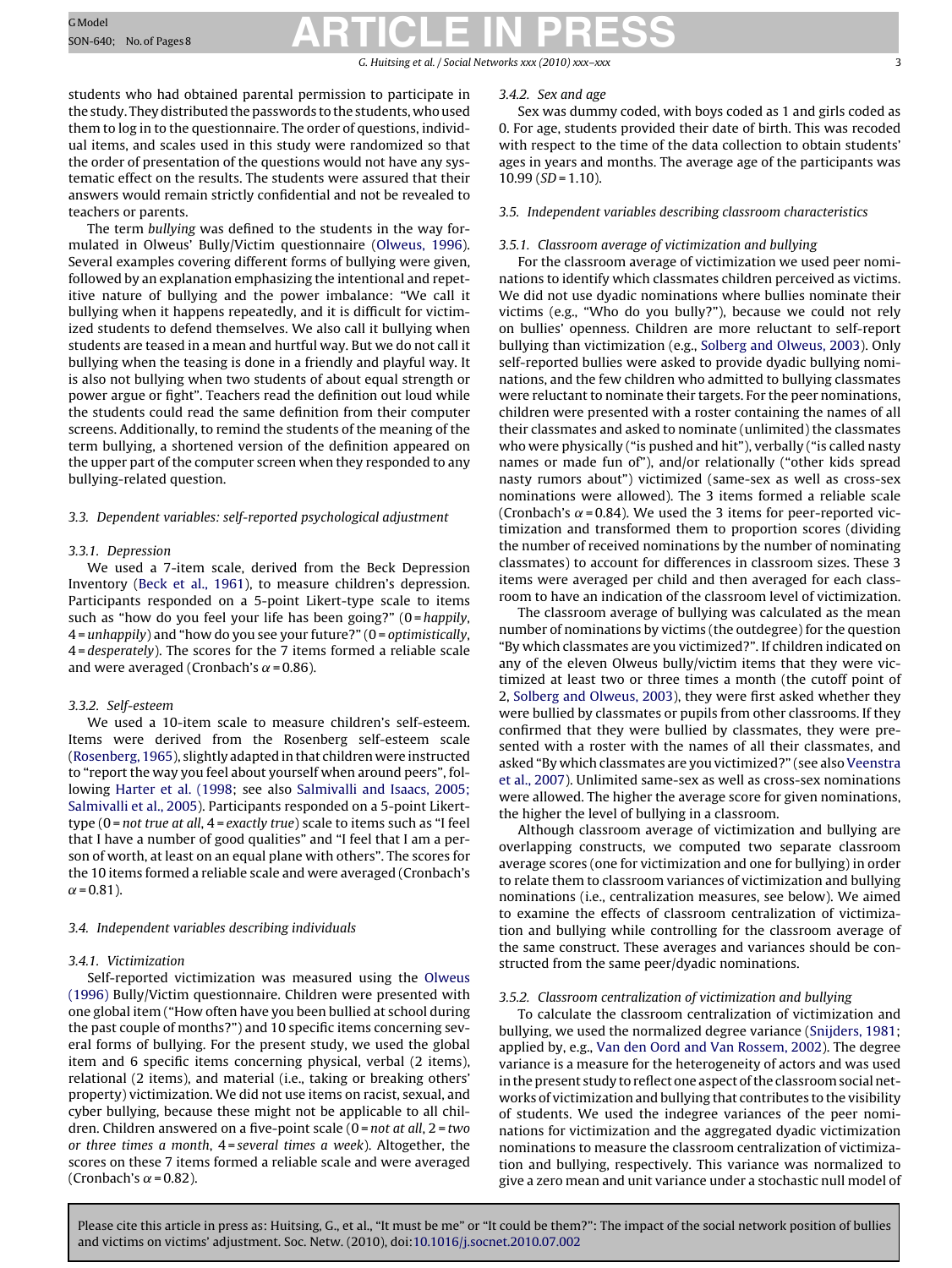4 G. Huitsing et al. / Social Networks *xxx (2010) xxx–xxx*





**Fig. 1.** (a and b) "By which classmates are you victimized?": graphical presentation of bullying networks of two classrooms with (a) a low classroom centralization of bullying with many children nominated for bullying (density: 7.6%) and (b) a high classroom centralization of bullying where three children were nominated by many classmates for bullying and thus identified as specific bullies (density: 8.4%).

a random network with the observed number of children and nominations [\(Snijders, 1981\).](#page-7-0) The larger the value obtained, the larger the differences in degrees and, thus, the more central the classroom for victimization and bullying.

To illustrate the meaning of central victimization and bullying classrooms, we provide sample networks of bullying nominations in two classrooms. Fig. 1a and b shows the bullying nominations for two classrooms. The density of the bullying nominations in both classrooms is quite high—their densities are in the upper 10% of the distribution of classroom densities (7.6% and 8.4%, respectively). Given the number of students and nominations, the first classroom has a low classroom centralization of bullying (normalized centralization = 1.04), whereas in the second classroom the classroom centralization of bullying is high (normalized centralization = 10.65). Although there is bullying in the classroom represented in Fig. 1a, few children in this classroom are identified as specific bullies, that is, nominated by many classmates for bullying. In the classroom depicted in Fig. 1b, there are three specific bullies (two children are nominated by seven classmates; one child is nominated by six classmates). Therefore, this classroom scores high on classroom centralization of bullying.

#### **4. Results**

#### 4.1. Analytical strategy

To answer the research questions, we performed multivariate multilevel regression analysis using MLwiN 2.02 [\(Rasbash et al.,](#page-7-0) [2000\).](#page-7-0) The data used in this study were nested: individuals in classrooms (cf. [Snijders and Bosker, 1999\),](#page-7-0) violating the assumption of independent observations. Multilevel analysis takes into account the nested structure of the data, enabling us to test the specific questions about the individual in the classroom context. We purposively ignored the third possible level of observation, the school, as there was little variation at the school level in psychological adjustment (0.9% for depression and 0.8% for self-esteem).

In the analyses, depression and self-esteem were the dependent variables at the individual level. For depression and self-esteem the variation at the classroom level was 4.6% and 4.9%, respectively. Because these adjustment variables are strongly correlated,  $r(7192) = -0.55$ ,  $p < 0.01$ , we adopted a multivariate approach where both outcome variables (level 1) are nested within students (level 2) within classrooms (level 3). Some advantages of a multivariate approach [\(Snijders and Bosker, 1999\)](#page-7-0) are that it can be examined to what extent correlations between the dependent variables depend on the individual or the group level, that tests of specific effects for outcome variables are more powerful (as seen in smaller standard errors), and that it can be tested whether the effect of a predictor on depression is larger than it is on self-esteem.

We tested a model in which the effects of individual victimization on depression and self-esteem were estimated while sex and age were controlled for. We included also the effects of classroom average and centralization of victimization and bullying, respectively, and their interactions with individual victimization. These cross-level interactions were specified by multiplying individual victimization by classroom effects. In all models, we used random intercepts and a random slope for individual victimization, with the other effects fixed. Deviance differences of the models can be used for testing model components. They have approximately a chisquare distribution with the number of degrees of freedom equal to the added parameters of the model. To facilitate the interpretation of the results of the multilevel regression analyses and to obtain standard errors of the same magnitude, all variables (except sex) were centered using z-standardization  $(M = 0, SD = 1)$  across the whole sample before they were entered into the multilevel model (cf. [Aiken and West, 1991\).](#page-6-0)

#### 4.2. Descriptive statistics and correlations

Descriptive analyses [\(Table 1\) s](#page-4-0)howed that boys reported somewhat more victimization than girls,  $t(7002)$  = 3.94,  $p < 0.01$ , whereas girls were somewhat more depressed than boys,  $t(7182) = 5.10$ , p < 0.01. No sex differences were found for self-esteem or age. Furthermore, victimization correlated with both depression  $(r=0.36)$ and self-esteem  $(r = -0.32)$  at the individual level. Depression and self-esteem were strongly correlated ( $r = -0.55$ ). In the multivariate empty model the random classroom and student effects of depression and self-esteem were correlated (-0.72 and -0.53, respectively). At the classroom level, the classroom average of victimization was correlated with the classroom average of bullying  $(r=0.53)$ . Furthermore, the classroom average of victimization was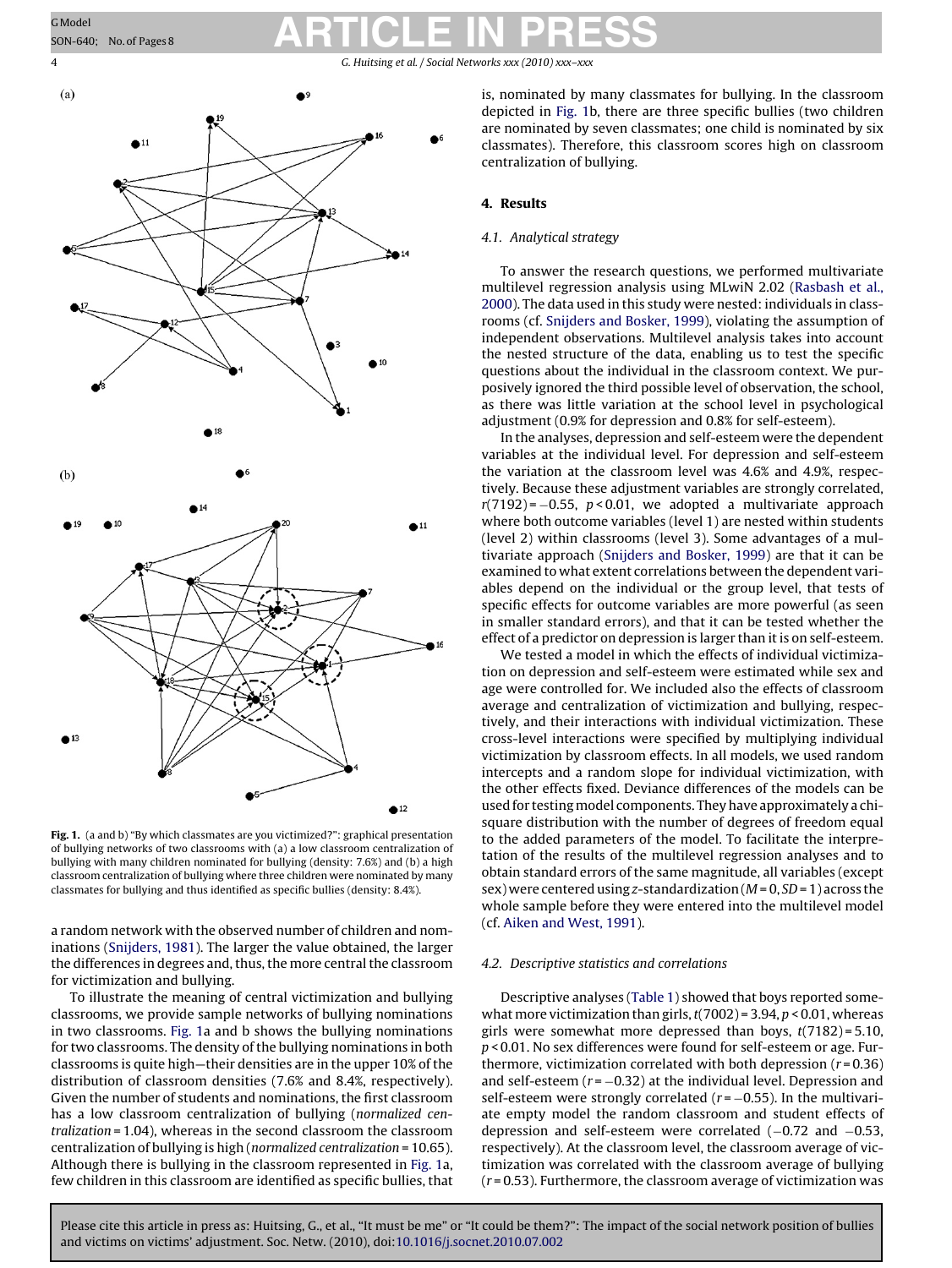### <span id="page-4-0"></span>GModel Roch Roch Pages **ARTICLE IN PRESS** G. Huitsing et al. / Social Networks *xxx (2010) xxx–xxx* 5

#### **Table 1**

Descriptive statistics and correlations for the study variables<sup>a</sup>.

| Variables                               | Girls $(N = 3638)$ |           | Boys $(N = 3554)$ |           | Total |           | Correlations     |                      |                          |    |
|-----------------------------------------|--------------------|-----------|-------------------|-----------|-------|-----------|------------------|----------------------|--------------------------|----|
|                                         | M                  | <b>SD</b> | M                 | <b>SD</b> | M     | <b>SD</b> | 1.               | 2.                   | 3.                       | 4. |
| Individual level variables $(N = 7192)$ |                    |           |                   |           |       |           |                  |                      |                          |    |
| 1. Depression                           | 0.63               | 0.63      | 0.56              | 0.60      | 0.59  | 0.61      | $-$              |                      |                          |    |
| 2. Self-esteem                          | 2.72               | 0.72      | 2.75              | 0.70      | 2.74  | 0.71      | $-0.55$          | -                    |                          |    |
| 3. Victimization                        | 0.33               | 0.49      | 0.38              | 0.57      | 0.35  | 0.53      | $0.36^{*}$       | $-0.32$ <sup>*</sup> | $\overline{\phantom{0}}$ |    |
| 4. Age                                  | 11.01              | 1.09      | 10.97             | 1.11      | 10.99 | 1.10      | 0.07             | 0.03                 | $-0.07$ <sup>*</sup>     | -  |
| Classroom level variables $(N = 376)$   |                    |           |                   |           |       |           | 5.               | 6.                   | $\overline{\phantom{a}}$ | 8. |
| 5. Average of victimization             |                    |           |                   |           | 0.07  | 0.04      | $-$              |                      |                          |    |
| 6. Average of bullying                  |                    |           |                   |           | 0.62  | 0.49      | 0.53             | -                    |                          |    |
| 7. Centralization of victimization      |                    |           |                   |           | 3.78  | 5.91      | $-0.05$          | 0.07                 | $\overline{\phantom{a}}$ |    |
| 8. Centralization of bullying           |                    |           |                   |           | 1.27  | 2.46      | $0.30^{\degree}$ | 0.47                 | 0.09                     |    |

a These are the means and standard deviations before standardizing.

 $p < .01$ .

uncorrelated with the classroom centralization of victimization, whereas the classroom average of bullying correlated with the classroom centralization of bullying  $(r=0.47)$ . The latter correlation is an indication that an increased level of classroom bullying reflects increased bullying by a few specific bullies.

#### 4.3. Depression and self-esteem regressed on victimization

The results of the regression of depression and self-esteem on victimization are given in Table 2. It was found that boys and younger children were less depressed than girls and older children. Victimization was on average (across all classrooms) strongly related to depression ( $b = 0.378$ ). Moreover, this association varied across classrooms, given its significant random slope. The 95% prediction interval for the random slope (before the classroom variables and their interactions were entered) ranged from −0.05 to 0.81, indicating that victimization was mostly related positively to depression, but this effect was absent or even slightly reversed in some classrooms. Results for self-esteem were comparable. Boys had higher self-esteem than girls, and victimization was related to lower self-esteem across all classrooms ( $b = -0.338$ ). As for depression, the association between victimization and self-esteem varied across classrooms, but never lost its negative association (95% prediction interval: −0.63 to −0.04). Victimization was more strongly related to depression than to self-esteem,  $\chi^2(1, N = 7192) = 7.43$ ,  $p$  < 0.01. To test the association between victimization and depres-

#### **Table 2**

Results of multivariate multilevel regression analysis of classroom-level effects of victimization and bullying, and their interaction with individual victimization on depression and self-esteem  $(N = 7192)$ .

|                                                                 | Depression            |                                        | Self-esteem           |                    | Covariance             |          |  |  |
|-----------------------------------------------------------------|-----------------------|----------------------------------------|-----------------------|--------------------|------------------------|----------|--|--|
| Fixed effects                                                   | Parameter<br>estimate | Standard<br>errors                     | Parameter<br>estimate | Standard<br>errors |                        |          |  |  |
| Intercept                                                       | 0.086                 | 0.017                                  | $-0.052$              | 0.018              |                        |          |  |  |
| Boy                                                             | $-0.146$ **           | 0.022                                  | $0.068$ **            | 0.022              |                        |          |  |  |
| Age                                                             | $0.069**$             | 0.012                                  | 0.018                 | 0.013              |                        |          |  |  |
| Victimization                                                   | $0.378**$             | 0.017                                  | $-0.338$ **           | 0.015              |                        |          |  |  |
| Classroom average victimization                                 | $0.041**$             | 0.016                                  | $-0.033$ <sup>*</sup> | 0.017              |                        |          |  |  |
| Classroom average bullying                                      | $0.052$ **            | 0.017                                  | $-0.062$ **           | 0.018              |                        |          |  |  |
| Classroom centralization victimization                          | $0.040$ **            | 0.013                                  | $-0.030$ <sup>*</sup> | 0.014              |                        |          |  |  |
| Classroom centralization bullying                               | $-0.038$ <sup>*</sup> | 0.015                                  | $0.038*$              | 0.016              |                        |          |  |  |
| Interaction with victimization                                  |                       |                                        |                       |                    |                        |          |  |  |
| Classroom average victimization                                 | $-0.014$              | 0.016                                  | 0.026                 | 0.013              |                        |          |  |  |
| Classroom average bullying                                      | $-0.015$              | 0.020                                  | 0.016                 | 0.017              |                        |          |  |  |
| Classroom centralization victimization                          | $0.034*$              | 0.017                                  | $-0.016$              | 0.014              |                        |          |  |  |
| Classroom centralization bullying                               | $-0.015$              | 0.017                                  | 0.010                 | 0.014              |                        |          |  |  |
| Random effects                                                  | Variance              | Standard                               | Variance              | Standard           | Variance               | Standard |  |  |
|                                                                 | component             | errors                                 | component             | errors             | component              | errors   |  |  |
| Classroom variances                                             |                       |                                        |                       |                    |                        |          |  |  |
| Intercept                                                       | 0.019                 | 0.005                                  | $0.023$ **            | 0.005              |                        |          |  |  |
| Slope victimization                                             | $0.045$ **            | 0.007                                  | $0.021$ **            | 0.005              |                        |          |  |  |
| Covariance (intercept, slope)                                   | 0.020                 | 0.004                                  | $-0.002$              | 0.004              |                        |          |  |  |
| Classroom covariances                                           |                       |                                        |                       |                    |                        |          |  |  |
| Intercept depression, Intercept self-esteem                     |                       |                                        |                       |                    | $-0.014$ <sup>**</sup> | 0.004    |  |  |
| Slope victimization-depression, slope victimization-self-esteem |                       |                                        |                       |                    | $-0.025$ **            | 0.005    |  |  |
| Intercept depression, slope victimization-self-esteem           |                       |                                        |                       |                    | $-0.008$ **            | 0.004    |  |  |
| Intercept self-esteem, slope victimization-depression           |                       |                                        |                       |                    | $-0.002$               | 0.004    |  |  |
| Individual variances                                            | $0.803$ **            | 0.014                                  | $0.846$ **            | 0.015              |                        |          |  |  |
| Covariance intercept depression-self-esteem                     |                       |                                        |                       |                    | $-0.382$ **            | 0.012    |  |  |
| Deviance                                                        |                       | 36823                                  |                       |                    |                        |          |  |  |
| Deviance difference                                             |                       | $\chi^2$ (df = 29) = 1444 <sup>*</sup> |                       |                    |                        |          |  |  |

Note: Decrease in deviance is based on a comparison with the empty model, which had classroom variances of 0.046 and 0.049 (SE=0.007) for depressionression and selfesteem, individual variances of 0.963 (SE = 0.016) for depression and 0.950 (SE = 0.016) for self-esteem, and covariances of −0.034 (SE = 0.006) and −0.505 (SE = 0.013) at the classroom and individual level, respectively. All variables (except sex) were standardized.

 $p < 0.05$ .  $p < 0.01$ .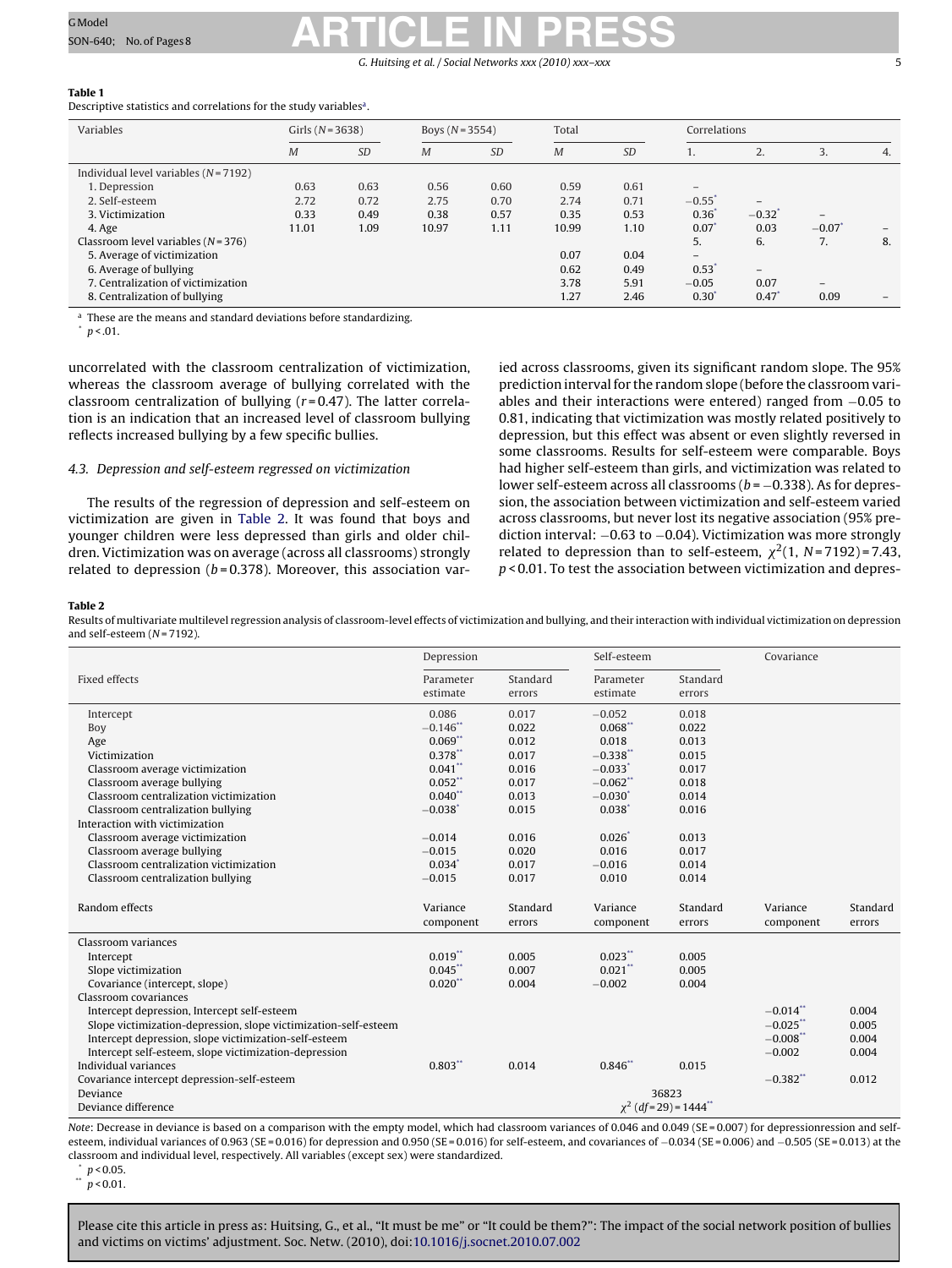6 G. Huitsing et al. / Social Networks *xxx (2010) xxx–xxx*

sion as well as self-esteem in different contexts, we included classroom-level effects of victimization and bullying and their interaction with individual victimization.

### 4.4. Classroom context of victimization and bullying

The classroom average of victimization was positively related to depression, and negatively related to self-esteem (bs = 0.041 and −0.033, respectively). The classroom average of victimization also moderated the relation between victimization and selfesteem, such that victims had higher self-esteem in classrooms with high levels of victimization  $(b=0.026)$ . Moreover, the main effect of the classroom centralization of victimization was positively related to depression and negatively related to self-esteem (bs = 0.040 and −0.030, respectively): children were on average more depressed and had lower self-esteem in classrooms with specific victims. In addition, for depression, individual victimization interacted significantly with the classroom centralization of victimization ( $b = 0.034$ ). This means that victims were on average more depressed in classrooms with high centralization of victimization; they were specific victims. Although this effect was in the same direction for self-esteem (victims tended to have lower self-esteem when they were specific victims), it did not reach significance.

The classroom average of bullying was positively related to depression and negatively related to self-esteem (bs = 0.052 and −0.062, respectively). The classroom average of bullying further tended to moderate the relation between victimization and depression and self-esteem, such that victims were less depressed and had higher self-esteem in classrooms with high levels of bullying. Although these interaction effects were in the expected direction, they failed to reach significance. The classroom centralization of bullying was significantly related to depression  $(b = -0.038)$  and self-esteem  $(b = 0.038)$ : children were overall less depressed and had higher self-esteem in classrooms with specific bullies. Moreover, the cross-level interactions suggested that the association between victimization and depression was weaker in classrooms with high centralization of bullying, and, in a similar way, that victimization was related less strongly to negative self-esteem in classrooms with a high centralization of bullying. However, neither of the two effects reached significance.

An indication of the explained variance of the full model as compared with the empty model can be calculated by taking the proportional reduction of the prediction error. The explained variance at the individual level was 18.5% for depression and 13.2% for self-esteem (effect sizes 0.23 and 0.15, respectively). With an average classroom size of 20.9 students, the models accounted for 37.6% and 32.9% of the classroom variances in depression and selfesteem, respectively. Addition of the classroom variables and their interactions with individual victimization resulted in a 95% prediction interval of the random slope of victimization on depression of −0.04 to 0.79, and a 95% prediction interval of the slope of victimization on self-esteem of −0.62 to −0.05. These quite large intervals suggest the existence of other factors that account for the remaining classroom variability of the complex relation of victimization with depression and self-esteem.

### **5. Discussion**

The starting point for this study was the finding that bullying occurs in a social context and that individual outcomes might depend on the interaction between the individual and the social context. We argued that the position of bullies and victims in the classroom would be related to victims' adjustment. We tested this by examining the moderating effects of the classroom social network position of bullies and victims on the association between victimization and psychological adjustment. The results suggest that victims' adjustment is indeed formed in interaction with the classroom context.

In line with previous studies (see [Hawker and Boulton, 2000\),](#page-7-0) we found that victims were more depressed and had lower selfesteem than non-victimized children. However, we also found that these associations varied across classrooms and were stronger in classrooms that were high in centralization of victimization. Victims were significantly more depressed in classrooms with specific victims. Classrooms with high centralization of victimization are characterized by few victims who are perceived as victims by many classmates. These victims have a social misfit status in the classroom and may be more likely to perceive the reason for their victimization as internal, which is related to maladjustment [\(Graham and Juvonen, 1998, 2001; Weiner, 1986\).](#page-7-0)

For victimization, we also found support for the person-group (dis)similarity model (e.g., [Sentse et al., 2007; Wright et al., 1986\).](#page-7-0) Victims were better adjusted in classrooms with high levels of victimization. In those circumstances, victims perceive that there are peers with whom they can share their plight. It has also been found in daily report studies that students who are treated negatively by peers show fewer negative self-perceptions when they witness on the same day that others are also victimized [\(Nishina and](#page-7-0) [Juvonen, 2005\).](#page-7-0) In those cases peer maltreatment is perceived as common, which lessens its personal nature. The interaction of individual victimization with classroom centralization of victimization adds to our understanding of victims' adjustment, over and above previous findings that individual victimization in interaction with the classroom average level of victimization influences victims' adiustment.

Although we had made no a priori predictions about the consequences of the classroom centralization of victimization for the adjustment of non-victims, we found that classroom centralization of victimization was associated with individual depression and selfesteem regardless of victimization experiences. This main effect suggests that all children were on average more depressed and had lower self-esteem in classrooms where some classmates were perceived as victims bymany peers. Children can feel stressed, anxious, and uncomfortable when they are in classrooms with clearly visible victims. It is possible that peers feel guilty because, despite their anti-bullying attitudes (e.g., [Boulton et al., 2002; Rigby, 2005\),](#page-7-0) children rarely intervene or defend their victimized peers [\(Salmivalli](#page-7-0) [et al., 1996, 1998; Salmivalli and Voeten, 2004\).](#page-7-0) Observing victimization might elicit the need to intervene on behalf of the victim but, as a consequence of lacking strategies to intervene or concern about becoming the next victim, children often do nothing to protect classmates. This might influence their self-esteem as well as their level of depression.

When investigating the effects of being victimized in a classroom with specific bullies, we found that victims were relatively better adjusted when the bullies in the classroom were clearly visible, and harassing many classmates. In such a context, victimized children can attribute the blame partly to their bullies, who seem to have a disruptive nature as they are tormenting many classmates. Blaming an external cause alleviates the distress related to victimization. However, these moderating effects of the classroom centralization of bullying were in the same direction as the moderating effects of the classroom average of bullying. This suggests that a high level of bullying in a classroom often coincides with a high centralization of bullying. It is likely that increased levels of bullying in classrooms can be related to increased levels of bullying by a few individuals, rather than moderate levels of bullying by many children.

We also found a main effect of the classroom centralization of bullying on depression and self-esteem, which indicates that all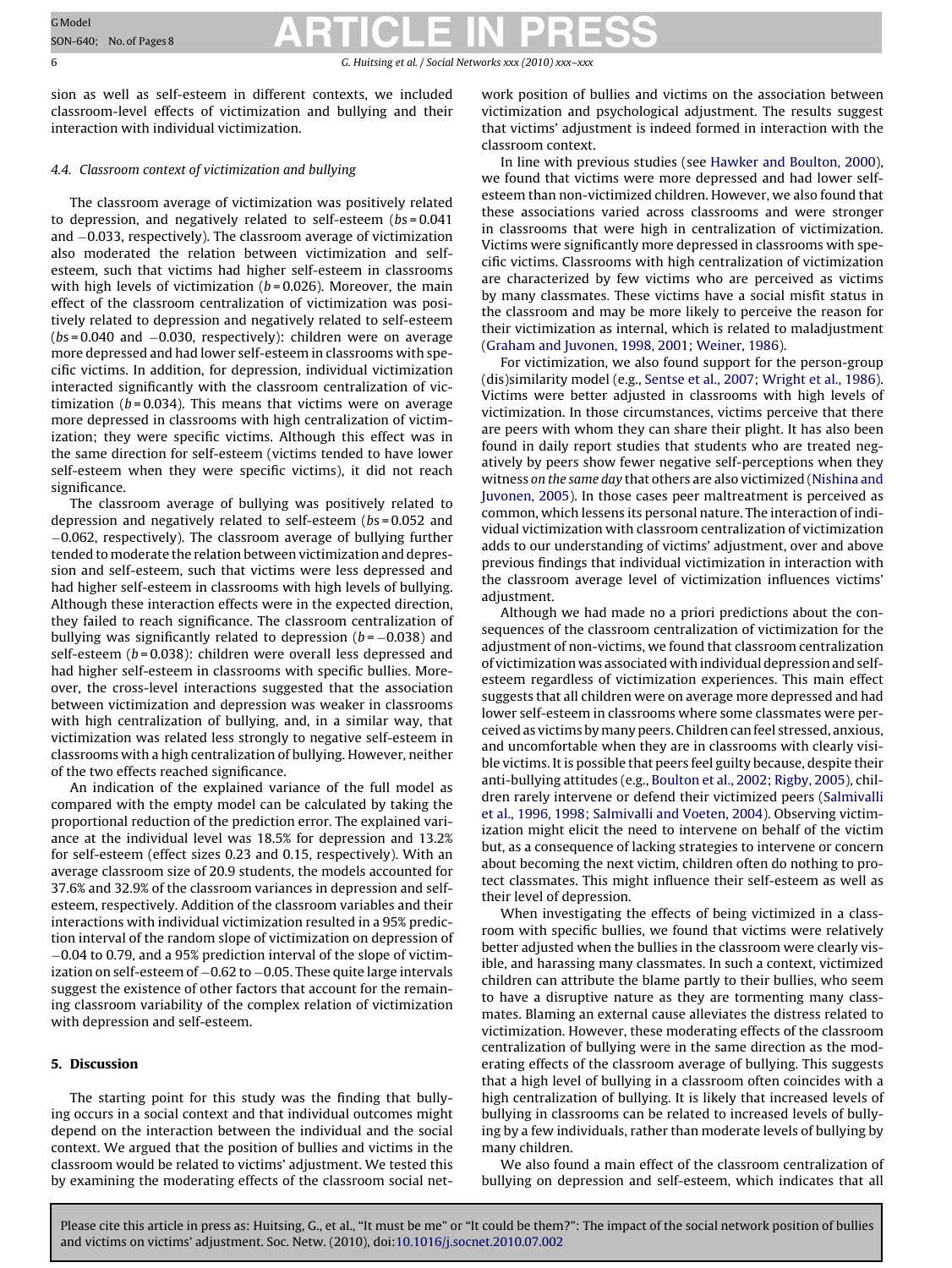### <span id="page-6-0"></span>GModel ROACE IN PRESS

children are somewhat less depressed and have somewhat higher self-esteem when bullying is carried out by few individuals. The main effect of the classroom centralization of bullying, however, for both depression and self-esteem, was somewhat smaller than the main effect of the classroom average of bullying. This suggests that increased classroom levels of bullying increase children's maladjustment, but witnessing or experiencing bullying has less severe consequences when it comes from few bullies, making it possible for children to put the blame on those individuals.

The overall main effects of the classroom average and centralization of victimization and bullying were small in comparison with the relatively large individual effect of victimization on depression and self-esteem, as were the moderating effects of the classroom context on the association of victimization with the two adjustment variables. The effect sizes were small and the effects did not have an influence larger than 6.2% of a standard deviation of depression or self-esteem. This can also be seen in the unexplained part of the random slope of victimization that suggests that other factors (on the individual as well as classroom level) account for the differences in the consequences of victimization across classrooms. This suggests that the presence of other victims in the classroom or being able to make an external attribution takes the sharp edges off the negative consequences of victimization, though being victimized in those relatively favorable contexts still damages children's adjustment significantly.

#### **6. Limitations and strengths**

This study had some limitations. First, the data used were crosssectional, so it was not possible to make causal conclusions. While it seems plausible that victimization leads to psychological maladjustment, it may be possible to argue for a reverse pattern: poor adjustment leads to victimization. Even the moderating effect of the classroom position of victims could be applied to this reverse pattern, such that children who are psychologically vulnerable and do not fit in the peer group are more at risk of becoming specific victims (cf. [Juvonen and Gross, 2005\).](#page-7-0) This could be seen as a reinforcing process, where poor adjustment, lack of fit with the group, rejection, and victimization all enhance each other, such that it is hard for victimized students to return to the larger peer group once they have deviated from what is considered to be appropriate.

Second, the effect of the network position of bullies and victims on the association between victimization and adjustment can be partly explained by attributional mechanisms. Whereas the results were in the expected direction, suggesting that internal selfblaming was more deleterious for victim's adjustment than making an external attribution, we did not test these attributional mechanisms directly by asking victims about their thoughts and feelings about victimization. Therefore, we can only state that we indirectly tested attributional theory as an explanation for the different associations between victimization and adjustment across diverse social contexts. In future studies it could be examined whether victims really are more likely to attribute the blame for victimization to internal or external factors when they are in classrooms with high centralization of victimization or bullying, respectively.

Third, although we aimed to capture the social network position of bullies and victims, we decided not to use the social network ties from the bullies' perspective (as done by [Veenstra et al., 2007\).](#page-7-0) It appeared that few self-reported bullies in our sample were willing to provide information about who they victimized, and as a result, we had a low incidence of social network ties for the question: "Who do you bully?" The reason for this might be that bullies were only allowed to nominate classmates as their victims if they indicated in the Olweus Bully/Victim Questionnaire that they bullied classmates two or three times a month or more often. Few bullies indicated that they harassed their classmates with that frequency.

Therefore, we used general peer nominations for the classroom measures of victimization instead of preferred social network nominations for victimization. This might lead to some underestimation of perceived victimization, because we might have captured only forms of bullying that are visible in the classroom (cf. [Crick and](#page-7-0) [Grotpeter, 1996\).](#page-7-0) Another problem that arises with general peer nominations is that it is possible that a victim is only harassed by one bully, and yet observed by all classmates. For the classroom centralization of bullying, however, we were able to use the social network information and identified thereby precisely who the victims perceived as their bullies.

The findings of this study have some implications for antibullying interventions. It might be important to know whether a child is the only victim in the classroom, possibly targeted by many classmates, or among several victims. The results of the study also imply that the evaluation of anti-bullying interventions should take into account how interventions influence the position of bullies and victims in the classroom. Although it sounds counterintuitive, it is possible that a reduction of victimization in the classroom would not be beneficial for all victims. For example, if an anti-bullying intervention reduces the number of victims in a classroom from four to one, the remaining victim might be worse off because there are fewer or perhaps no others with whom to share his or her plight. Therefore, anti-bullying interventions should take into consideration the classroom dispersal of victimization. While classroom average scores for victimization may be comparable, victims in certain classrooms might be in a poorer position when involved in many victimization relations. In addition, our findings imply that structural characteristics of bullying and victimization in the classroom can be important contextual factors when examining the consequences of victimization. The present findings reveal that, despite the strong association between victimization and maladjustment, the consequences of victimization differ across classroom contexts.

#### **Acknowledgements**

This research was partly supported by a Toptalent grant (021.002.022) from the Netherlands Organization for Scientific Research (NWO) to the first author and by a grant from the Academy of Finland (121091) to the fourth author. This research is part of the KiVa project for developing an anti-bullying intervention program for Finnish comprehensive schools. The KiVa project is funded by the Finnish Ministry of Education. It is co-led by the last author (Department of Psychology), and PhD Elisa Poskiparta (Centre of Learning Research) at the University of Turku. We are grateful to all children, their parents, and teachers who made the study possible. We also thank the whole KiVa project team, especially Antti Kärnä, Virpi Pöyhönen, and Sanna Roos for their comments on earlier versions of this paper, and Marita Kantola and Jonni Nakari for their contribution in the data-gathering process. Further, we would like to thank Jaana Juvonen, Marijtje van Duijn, Jan Kornelis Dijkstra, Katya Ivanova, Anke Munniksma, Miranda Sentse, and Jelle Sijtsema for their advice and valuable suggestions for improving the paper.

#### **References**

- Aiken, L.S., West, S.G., 1991. Multiple Regression: Testing and Interpreting Interactions. Sage, Thoasand Oaks, CA.
- Arseneault, L., Bowes, L., Shakoor, S., 2009. Bullying victimization in youths and mental health problem: 'Much ado about nothing'? Psychological Medicine 40, 717–729.
- Beck, A.T., Erbaugh, J., Ward, C.H., Mock, J., Mendelsohn, M., 1961. An inventory for measuring depression. Archives of General Psychiatry 4, 561–571.
- Bellmore, A.D., Witkow, M.R., Graham, S., Juvonen, J., 2004. Beyond the individual: the impact of ethnic context and classroom behavioral norms on victims' adjustment. Developmental Psychology 40, 1159–1172.